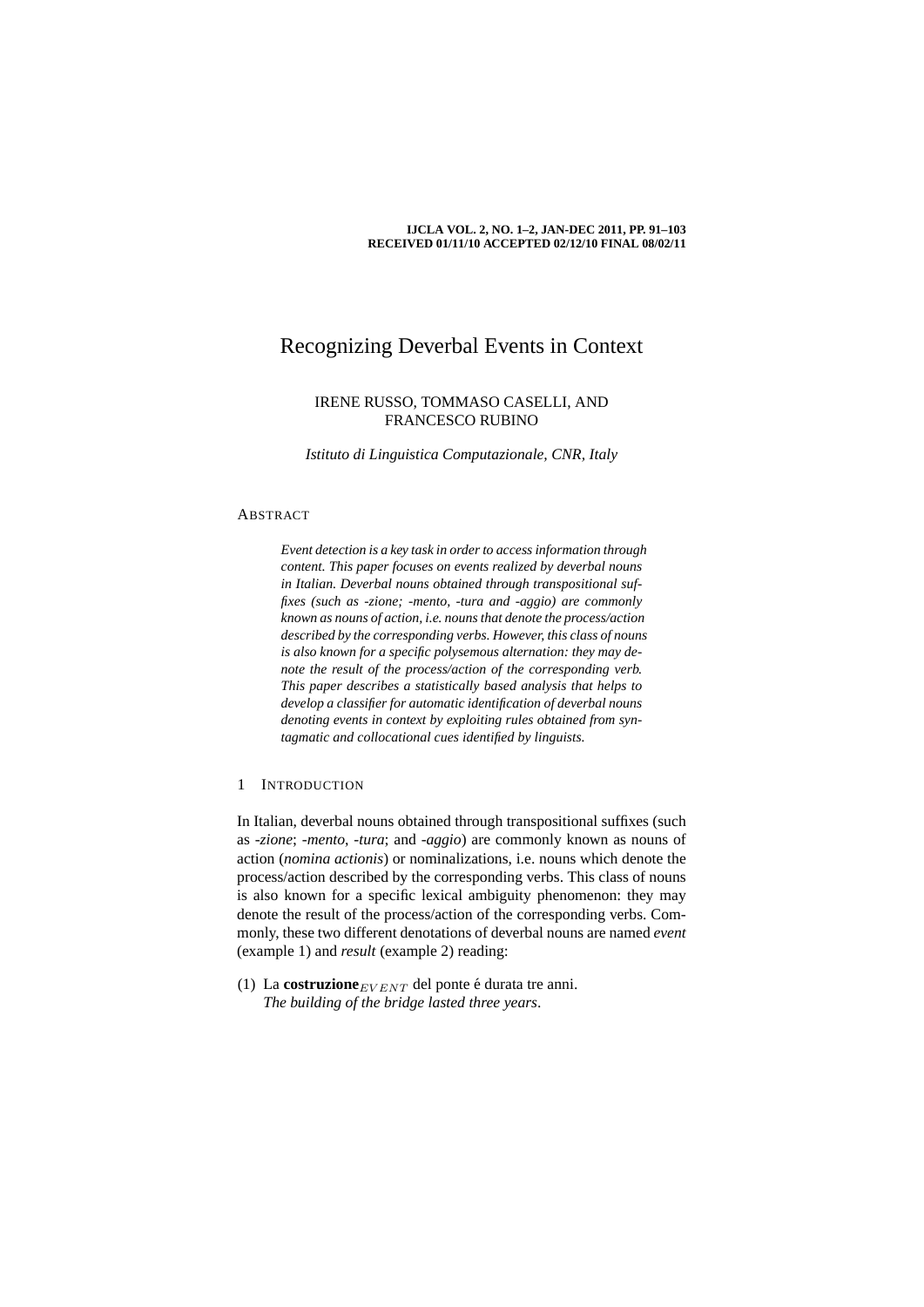## (2) Questa *costruzione*  $RESILLT$  é imponente. *This building is huge*.

This paper focuses on a statistically based analysis for the disambiguation of Italian deverbal nouns in context, using syntagmatic and collocational cues that are specific for the identification of the eventive reading. The classifier has been built using J48, the rule version of the decision tree classifier C4.5, and distributed through the Weka platform [1]. Two different training sets have been used: the It-TimeBank corpus<sup>1</sup>, a corpus of Italian newpaper articles annotated with the Italian version of the TimeML specifications [2] and the La Repubblica Corpus [3].

From each set of data we have extracted co-occurence frequencies with a list of relevant syntagmatic cues (namely verbs and adjectives) identified through a detailed review of linguistically oriented works such as [4–6].

Next to this set of linguistically informed cues, we have also experimented the use of parts-of-speech (POS) sequences, which from previous works in word sense disambiguation tasks have proved useful ([7] among others).

In addition to the development of a classifier for disambiguating the eventive reading of deverbal nouns in Italian, we also want to verify the usefulness of the linguistically informed features, i.e. how powerful they are in discriminating the correct reading, by exploiting different types of training data, namely manually annotated tokens (single sentence level) *vs*. distributional frequencies of pre-classified types (global corpus level). We test whether a combination of relevant lexical cues useful for broad semantic classification out of context and syntactic patterns essential for the discrimination in context can help for the disambiguation of deverbal nouns.

The remaining of the paper is structured as follows: Section 2 describes the set of linguistically motivated features that emerges from the review of previous related works. Section 3 is devoted to the description of the classifier by means of the the experiments we conducted and their evaluation. In Section 4 the methodology we have adopted is compared with previsous works in NLP on this subject. A tentative comparison of the results is outlined though the data sets used for the evaluation are different. Finally, Section 5 reports on the conclusions and future developments.

 $1$  The corpus is still under development and not officially distributed.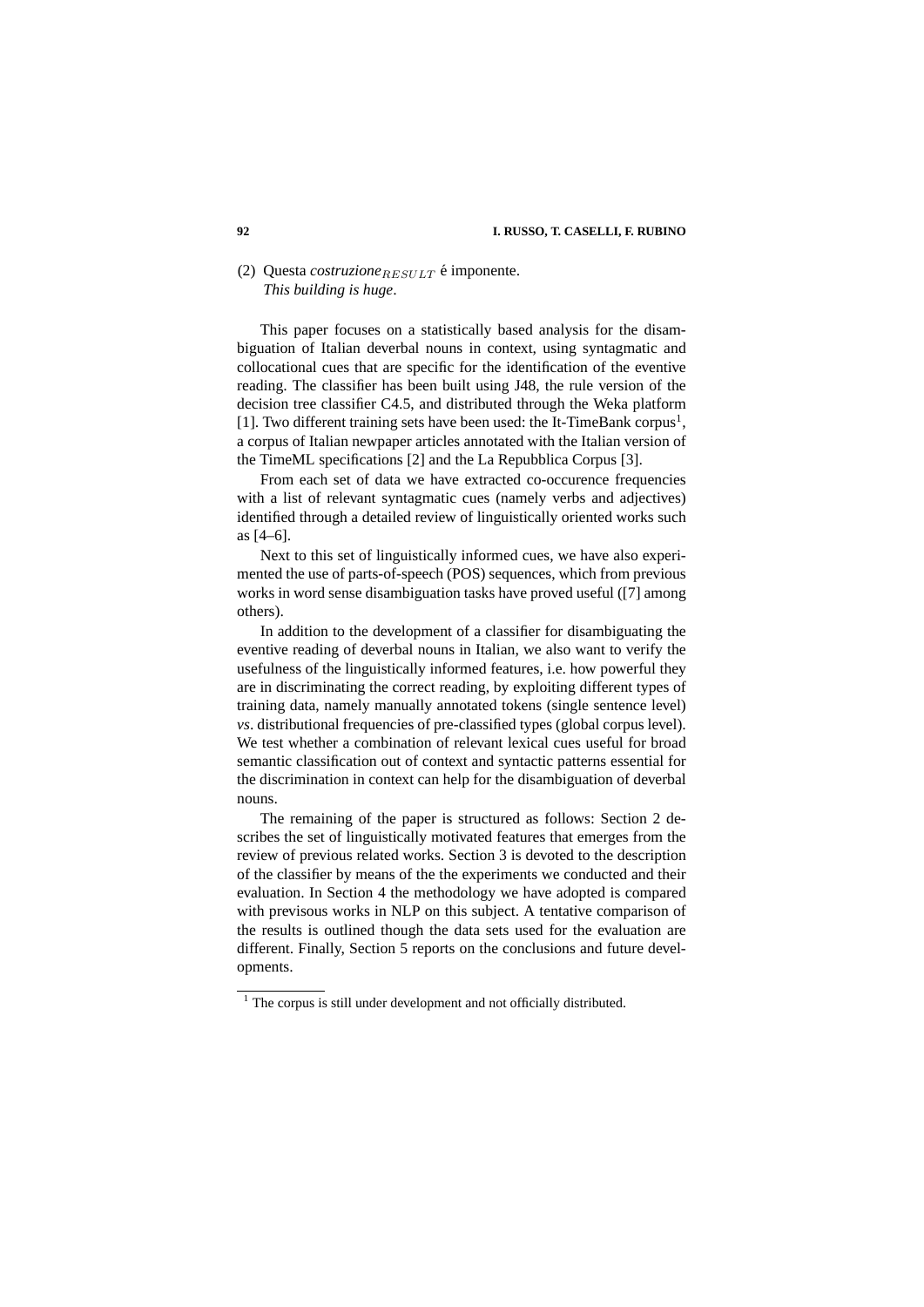### 2 SYNTAGMATIC AND LEXICAL CUES FOR DEVERBAL NOUNS DISAMBIGUATION

To automatically detect nouns that denote an event, morphological suffixation provides an important cue. However, deverbal nouns exhibit a peculiar and complex kind of logical polysemy [8]. The deverbal nouns can denote the act but also the result of an action, both as an abstract result (as in "*L'espressione di Maria fu inopportuna*" [Maria's statement was out of context]) or as a concrete result (as in "*L'espresione scritta alla lavagna era scorretta*" [The formula on the blackboard was wrong]). In these cases, the new meaning is the object of the verb though in other cases the non-eventive meaning can denote a result state ("*la coagulazione del sangue*" [blood clotting]), an instrument ("*L'illuminazione della sala fu rimessa in funzione*" [The illumination of the room was brought back into operation]), a material ("*la segatura*" [the sawdust]), a person or object responsible for the action ("*la difesa accusò i giudici*" [the defense accused the judges]), the place where the predicate is realized ("*la sua sistemazione era un lussuoso appartamento*" [his accommodation was a luxury apartment]), the modality ("*la classificazione dei libri e pessima `* " [the book classification is wrong]).

Theorical literature on this subject such as [5, 9, 6] points out the selection of specific cues for the identification of the two possible readings. For clarity's sake we report in Table 1 this set of cues.

| <b>Features/cues</b>                          |        | <b>Event reading Non-eventive reading</b> |
|-----------------------------------------------|--------|-------------------------------------------|
| Obligatory realization of verb argument       | $^{+}$ |                                           |
| structure by means of a PPs                   |        |                                           |
| Pluralization                                 | $^+$   |                                           |
| Telicity of the verb                          | $^+$   |                                           |
| Verb grammatical class                        | $^{+}$ | $^+$                                      |
| Type of determiner                            | $^{+}$ |                                           |
| Aspectual modifiers                           | $^{+}$ |                                           |
| Agent-oriented modifiers                      | $^{+}$ |                                           |
| Co-occurrence with eventive predicate         | $^{+}$ |                                           |
| Complement clause at the infinitive           | $^{+}$ |                                           |
| $by$ -phrases, relational adjectives and pos- | $^{+}$ |                                           |
| sessive determiners as realizations of the    |        |                                           |
| subject of the deverbal noun                  |        |                                           |

**Table 1.** Cues for the identification of the eventive *vs*. non-eventive reading of deverbal nouns.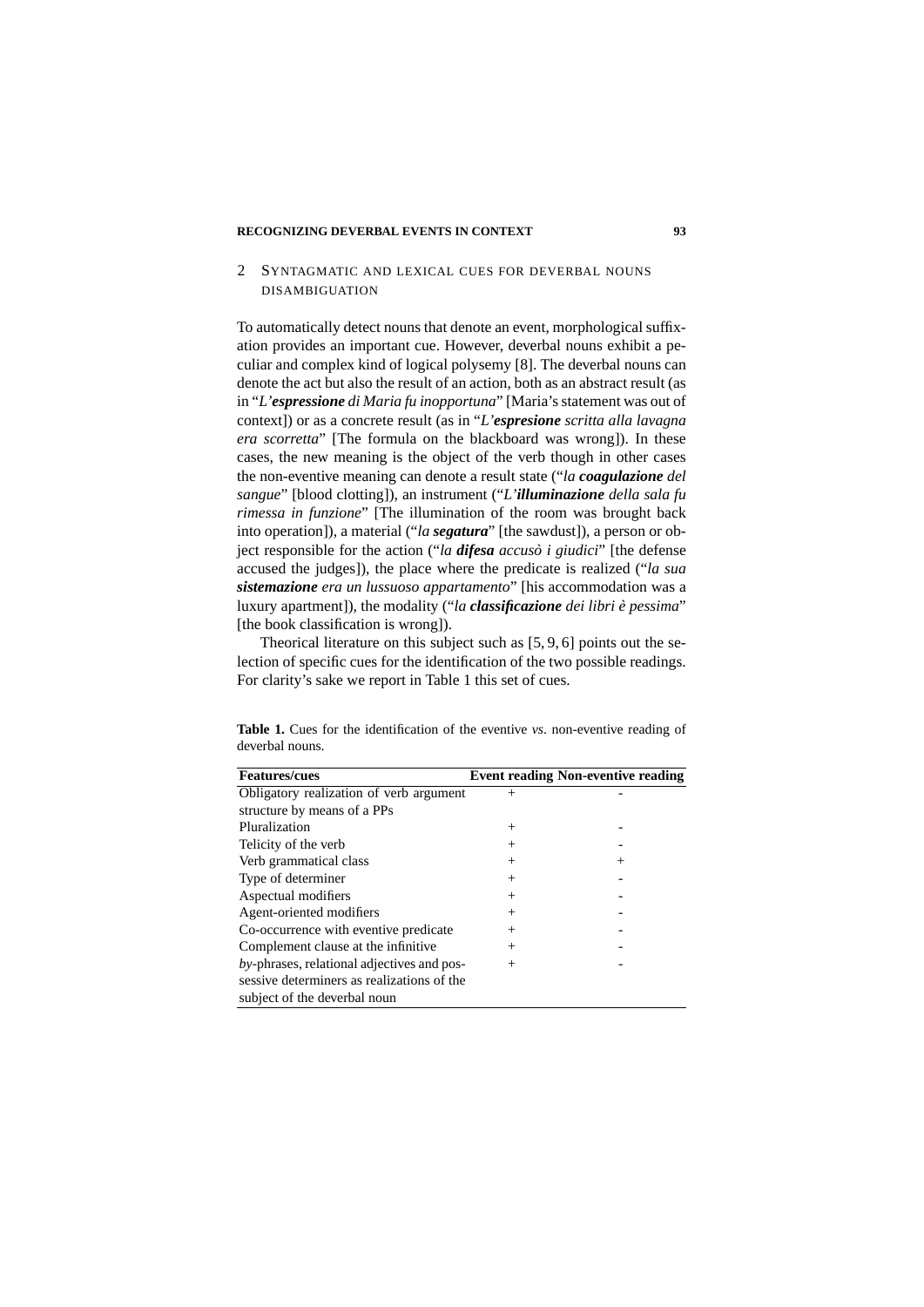#### **94 I. RUSSO, T. CASELLI, F. RUBINO**

In [10], the relevance of these cues was verified through a corpusbased quantitative analysis on a set of 842 Spanish deverbal nouns (over a total of 3,075 occurrences and 1,121 senses). We claim that their results can be applied to Italian given the high similarity of the two languages.

Among the scholars there is not a complete agreement on these features. Moreover, a small set of cues is suggested but no effort is made to establish the nature of their discriminative role (i.e are they dichotomous?) or to rank the cues on the basis of their discriminative strength. As a consequence, linguistic theories lack of classification rules that instead are strictly necessary for computational systems. The identification of the most relevant cues and corresponding values must be carefully conducted since we aim at automatically detect them in text.

In the remaining of this section, we will go through some of the features listed in Table 1. Descriptive statistics on the features are reported to briefly asses their import. The figures have been obtained through a test set of 581 deverbal nouns extracted from the It-TimeBank (see Section 3 for details on the resource) Corpus. The test set contains 440 occurrences of eventive nouns and 141 non-eventive nouns.

*Obligatory realization of the argument structure with a PP* One of the most controversial point is related to the role of argument structure. [5] claims that only complex event nouns<sup>2</sup> have argument structure and its realization is compulsory. On the other hand, other scholars ([9], [6] among others) consider the presence of argument structure as an ancillary element for the disambiguation of deverbal nouns. These authors go even further in claiming that all event nouns, both complex and simple, can have arguments and its overt (i.e. superficial) realization is not necessary in order to instantiate the event reading.

For instance, the noun "*fucilazione*" [shooting] has event readings both in example 3 and in 4, though in 4 there is no overt (superficial) argument realization:

- (3) La **fucilazione**  $E_{VENT}$  della prigioniera  $A_{rq1}$  da parte dei soldati $A_{rq0}$ . *The shooting of the prisoner by the soldiers*.
- (4) La **fucilazione** $EVENT$  ha avuto luogo nella piazza. *The shooting took place in the square*.

 $2$  In her account, Grimshaw distinguishes among three types of nominalizations, namely (i.) complex event nominals, which requires the obligatory realization of the verb argument structure, (ii.) simple event nominals, which have event reading but do not realize argument structure and (iii.) result nouns.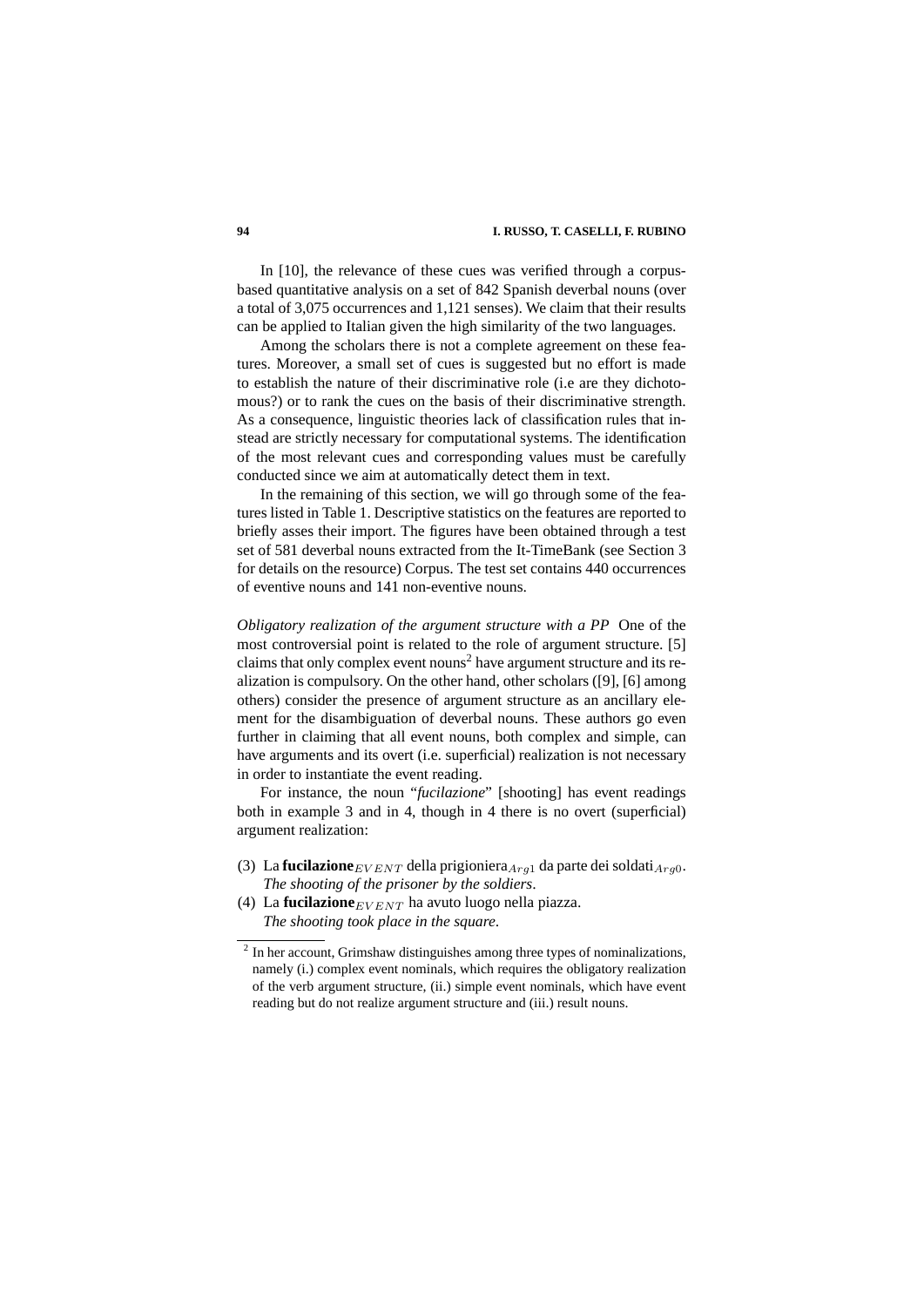The results from [10]'s analysis have provided a partial support to this latter hypothesis. They have observed that almost every eventive reading of deverbal nouns (98%) presents a realization of the argument structure. However, they have also observed that there are cases in which the argument structure is not realized and argument structure can be realized by constituents other than PPs, such as possessive determiner. As for Italian [8] argues that predicate arguments can be omitted but they are frequently expressed through the preposition "*di*" and that possessive adjectives can express arguments as well.

On the basis of these results, the presence of the argument structure could be a discriminating cue but the automatic detection of internal arguments of deverbal nouns is not an easy task due to the fact that their identification is subordinated to the identification of the status of the deverbal noun (eventive *vs*. non-eventive). In Table 2 we report the percentages of nouns co-occurring with the realization of the argument structure in the dataset. If the argument structure is preferentially realized through the PPs "*di/del*", it is apparent that eventive nouns are more often followed by this kind of phrases with respect to non eventive nouns. From the data, it seems that possessive modifiers tend to co-occur with noneventive readings against linguists' intuitions.

**Table 2.** Co-occurrence percentages of the cues for argument structure realization.

| Noun type                   | Possessive modifiers PPs Di / Del |      |       |
|-----------------------------|-----------------------------------|------|-------|
| eventive deverbal nouns     | $0.8\%$                           | 47%  | 40%   |
| non eventive deverbal nouns | 2.5%                              | 2.8% | - 22% |

*Pluralization* The occurrence in plural forms of a deverbal noun is considered as a discriminating cue for detecting its non-eventive reading. As a matter of fact, [10] reports that 98% of the plural instances of deverbal nouns have a non eventive reading. On our dataset (see Table 3): deverbal eventive nouns are less frequently pluralized with respect to non-eventive nouns, even if the difference is not striking.

*Type of determiner* According to the theoretical literature, if the determiner of a deverbal noun is a definite article, the noun will have an eventive reading. As reported in [10], this hypothesis is not verified by a corpus analysis. Demonstratives tend to prefer resultative (i.e. non-eventive)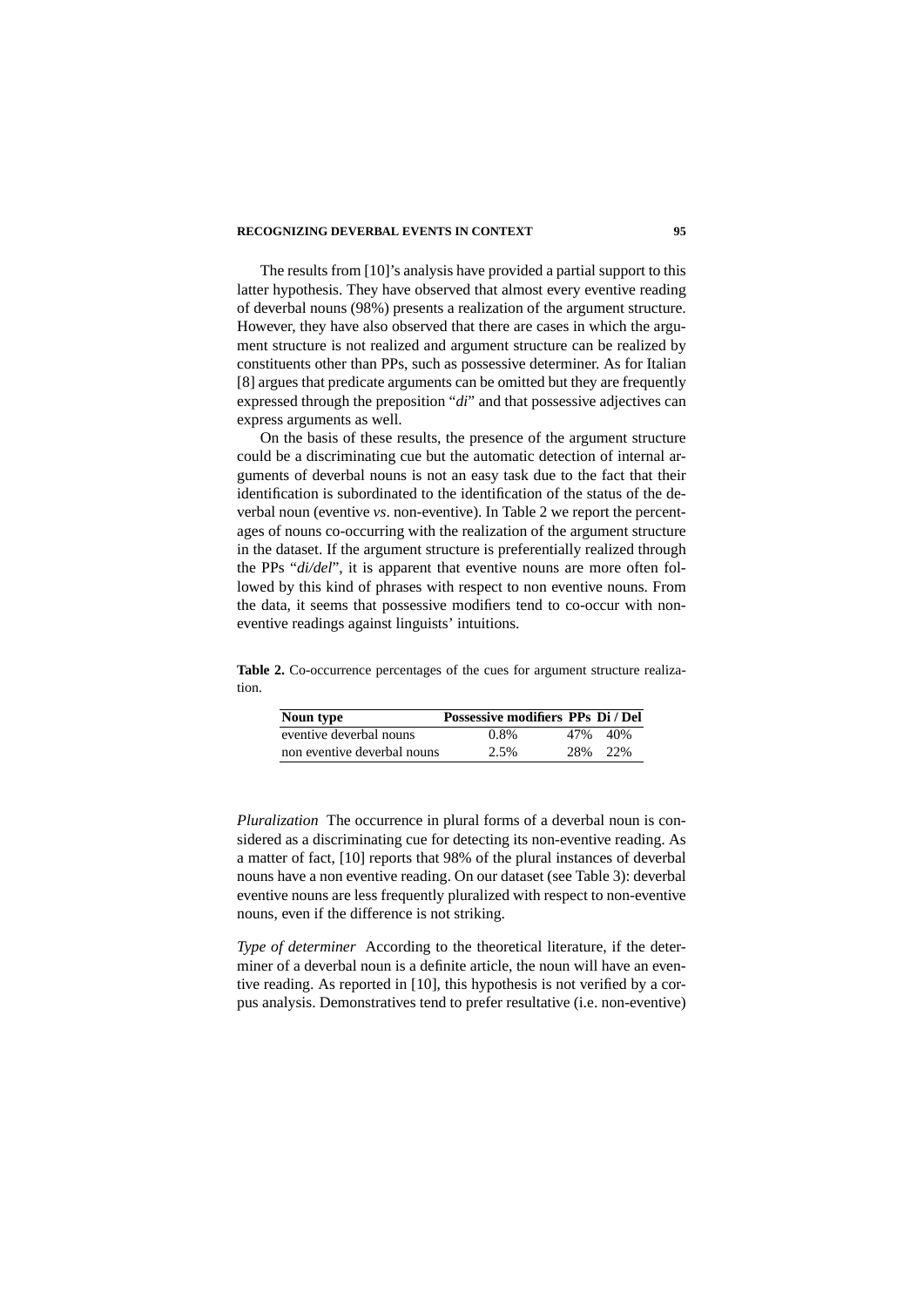**Table 3.** Percentages of singular and plural occurrences.

| Noun type                   | <b>Singular Plural</b> |     |
|-----------------------------|------------------------|-----|
| eventive deverbal nouns     | 87%                    | 13% |
| non eventive deverbal nouns | 59%                    | 41% |

readings. Even if these features are reported in literature, it is hard to define how they can be used to disambiguate the correct reading of the deverbal nouns because the differences in percentages between eventive and non-eventive readings are not significant. However, they are retained in our analysis because linguists' intuitions report on their role.

**Table 4.** Co-occurrence percentages of determiners.

| Noun type                       |         | il/la un/una demonstrative |
|---------------------------------|---------|----------------------------|
| eventive deverbal nouns         | 39% 13% | $1\%$                      |
| non eventive deverbal nouns 33% | -10%    | 3.8%                       |

*Aspectual modifiers* [10] did not report any figures on collocational cues in their study. However, it is possible to identify a rich list of relevant lexical items which could help in the classification of eventive nouns out of context and their identification in context. We manually selected a set of 53 high frequency adjectives and 41 verbs that can be reputed good collocational cues for the identification of eventive readings. In particular, we focus our attention on a selection of aspectual concurrent adjectives (e.g. "*annuo*" [yearly], "*contemporaneo*" [contemporary], "*immediato*" [immediate]) that modify more frequently eventive nouns. Other potentially interesting lexical cues are agent-oriented adjectives (e.g. "*abile*" [able], "*moderato*" [moderate], "*volontario*" [voluntarily]) ) that tend to co-occur with eventive nouns. Finally, we consider the co-occurrences of the nouns either as the object or as the subject of eventive predicates, such as "*continuare*" [to continue], "*finire*" [to finish], "*rimandare*" [to postpone] and so on and so forth.

#### 3 TOWARDS THE CLASSIFIER: EXPERIMENTS AND RESULTS

In the development of the classifier we want to compare, on one hand, syntagmatic and collocational information from manually annotated cor-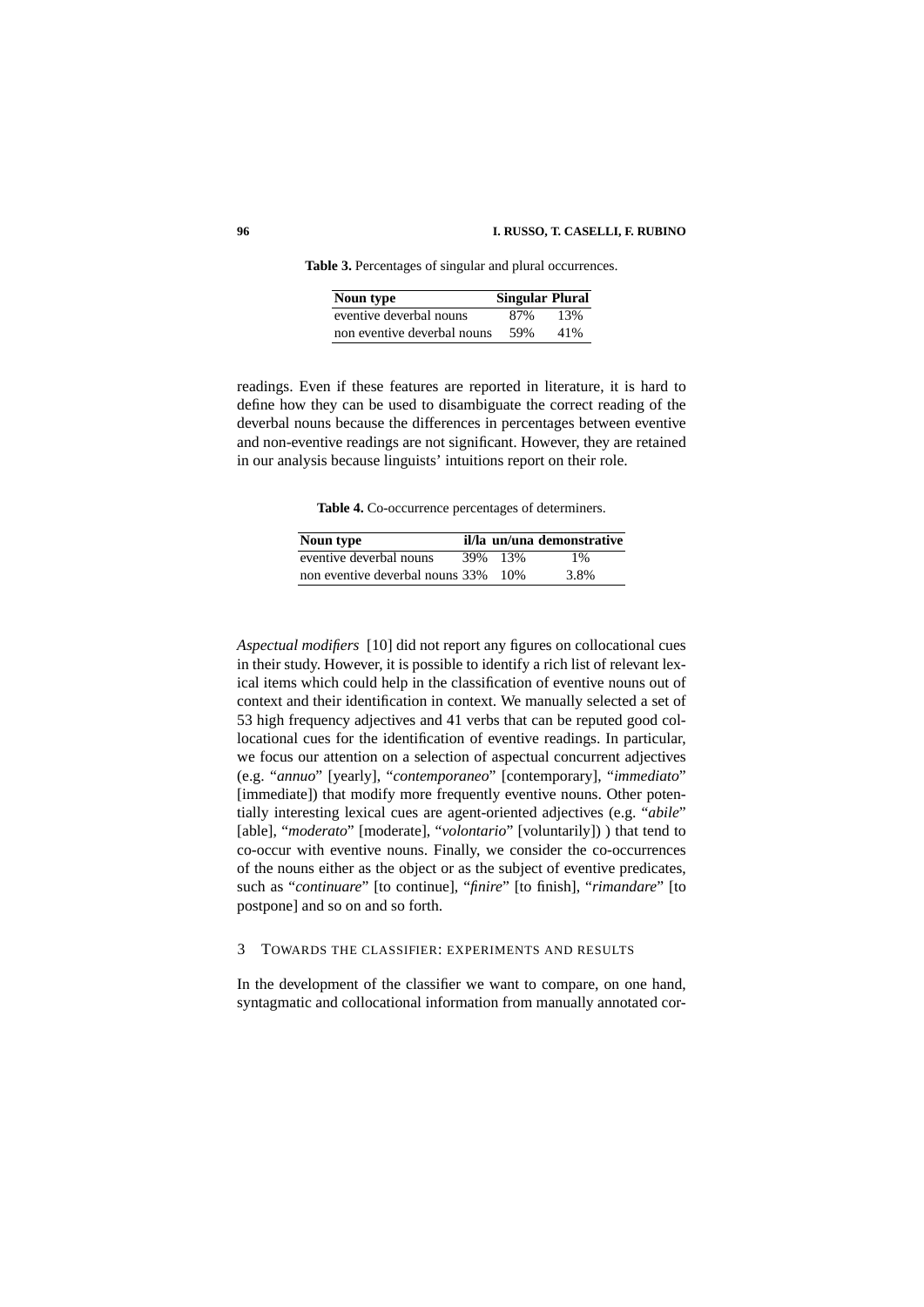pora with co-occurrence frequencies from large corpora extracted after a coarse grained annotation derived from a lexical resource. On the other hand, we want to test the relevance of the cues suggested by linguists with similar cues extracted without previous assumptions.

The data set we have used to train the Weka version of the C4.5 algorithm is composed by three different sets of data: two training datasets, the It-TimeBank corpus and the La Repubblica Corpus [3], and one test set, composed by a TimeML-compliant manually annotated data from the La Repubblica Corpus.

The It-TimeBank is an Italian corpus composed by 149 newspaper articles, for a total of more than 63 thousand tokens, with 18,312 of them being labelled as nouns. Six annotators have manually applied the TimeML specifications [2] by distinguishing between temporal expressions, events and signals. As far as the event annotation is concerned the corpus contains 8,138 tokens annotated as events (including verbs, nouns, adjectives and prepositional phrases), 3,695 of whom are realized by nominal tokens. As already stated, we have a grand total of 581 deverbal tokens realized by means of transpositional suffixes, which count 440 event tokens and 141 non-eventive ones. Inter-annotator agreement on event annotation is  $K = 0.87$  and average precision and recall 0.89, which guarantee a reliable supervised data set. A subset of 31,000 tokens of this corpus was released for the SemEval 2010 TempEval-2 task [11].

The La Repubblica set is a training dataset composed by 1054 high frequency nouns and subdivided in two sub-sets: 566 deverbal nouns exclusively eventive such as "*pulitura*" [cleaning], "*proliferazione*" [proliferation] selected according to the transpositional suffixes in analysis, and 488 non eventive nouns such as "*aula*" [classroom], "*testo*" [text]. These nouns have been extracted automatically by associating to each noun in the corpus its highest hyperonym in MultiWordNet [12].

As test set we have 444 sentences randomly extracted from La Repubblica corpus containing a deverbal noun. They were manually annotated by the authors: 281 sentences contain an eventive occurrence of a deverbal noun and 163, non-eventive. The features' extraction was automatically performed on a dependency parsed version of the datasets [13].

## 3.1 *Experiment 1: type occurrences and token occurrences of eventive and non-eventive nouns*

We apply the J48 classifier provided by Weka, with La Repubblica data as training set. Distributional patterns have been largely used to find seman-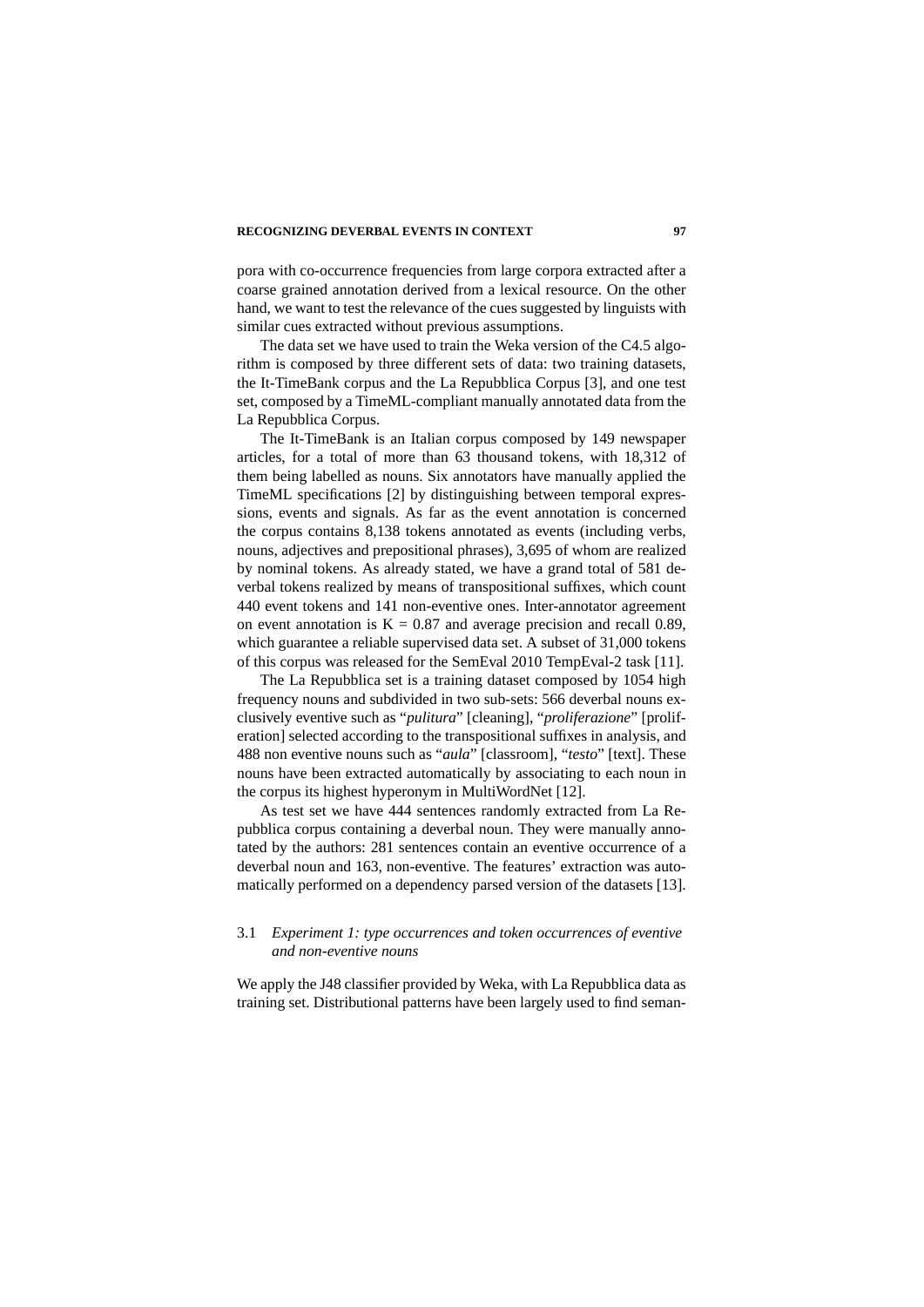| Noun type                                                   | La Repubblica |                |       | <b>It-TimeBank</b> |   |                           |            |          |
|-------------------------------------------------------------|---------------|----------------|-------|--------------------|---|---------------------------|------------|----------|
|                                                             |               |                | P R F |                    | A |                           |            | E        |
| event reading                                               |               |                |       | 0.72 0.88 0.80     |   | $0.63 \quad 1 \quad 0.77$ |            |          |
| not-event reading                                           |               | 0.68 0.41 0.51 |       |                    |   | $^{\circ}$                | $^{\circ}$ | $\Omega$ |
| event + not-event 71.5% 0.70 0.71 0.69 63.5% 0.40 0.63 0.49 |               |                |       |                    |   |                           |            |          |

**Table 5.** Results. Here A is accuracy, P precision, R recall, and F is F-measure.

tically related nouns at type level in large corpora [14] and have proved their utility for semantic classification tasks. For instance, [15] obtain an accuracy of 75% for the classification of eventive nouns. But the reverse is true: from previously classified semantic items discriminative distributional patterns for token occurrences can be induced.

We have considered as baseline the most frequent class as the correct one, i.e the eventive reading, which corresponds to the 63.2%. The accuracy obtained against the test set is 71.5%, which ouperforms the baseline of 8 points, with an overall F-measure of 0.69. If we split the results on the basis of the readings, or classes, of the deverbal nouns, the results show that the classifier performs better on eventive readings (F-measure  $= 0.80$ ) than on non-eventive ones (F-measure  $= 0.51$ ). Detailed results are reported in Table 5 under the heading "*La Repubblica*".

#### 3.2 *Experiment 2: token occurrences as training*

The second experiment uses the It-TimeBank corpus as training set. The results are lower than those obtained when using the La Repubblica Corpus. We obtain an overall accuracy of  $63.5\%$  (F-measure = 0.49), which is very close to the baseline. It is striking to observe how with this highly supervised training set the classifier performance is worse. In particular, no non-eventive reading of the nouns in the test test is correclty classified. The details are reported again in Table 5 under the heading "*It-TimeBank*".

#### 3.3 *Experiment 3: POS sequences as disambiguating cues*

Event noun detection for event extraction systems is partially akin to word sense disambiguation: the aim is to test algorithms for automatic detection/identification of nouns denoting events in context. Methodologies that proved their utility for WSD tasks can be tested on event nouns detection in context. For this reason, we evaluate the relevance of single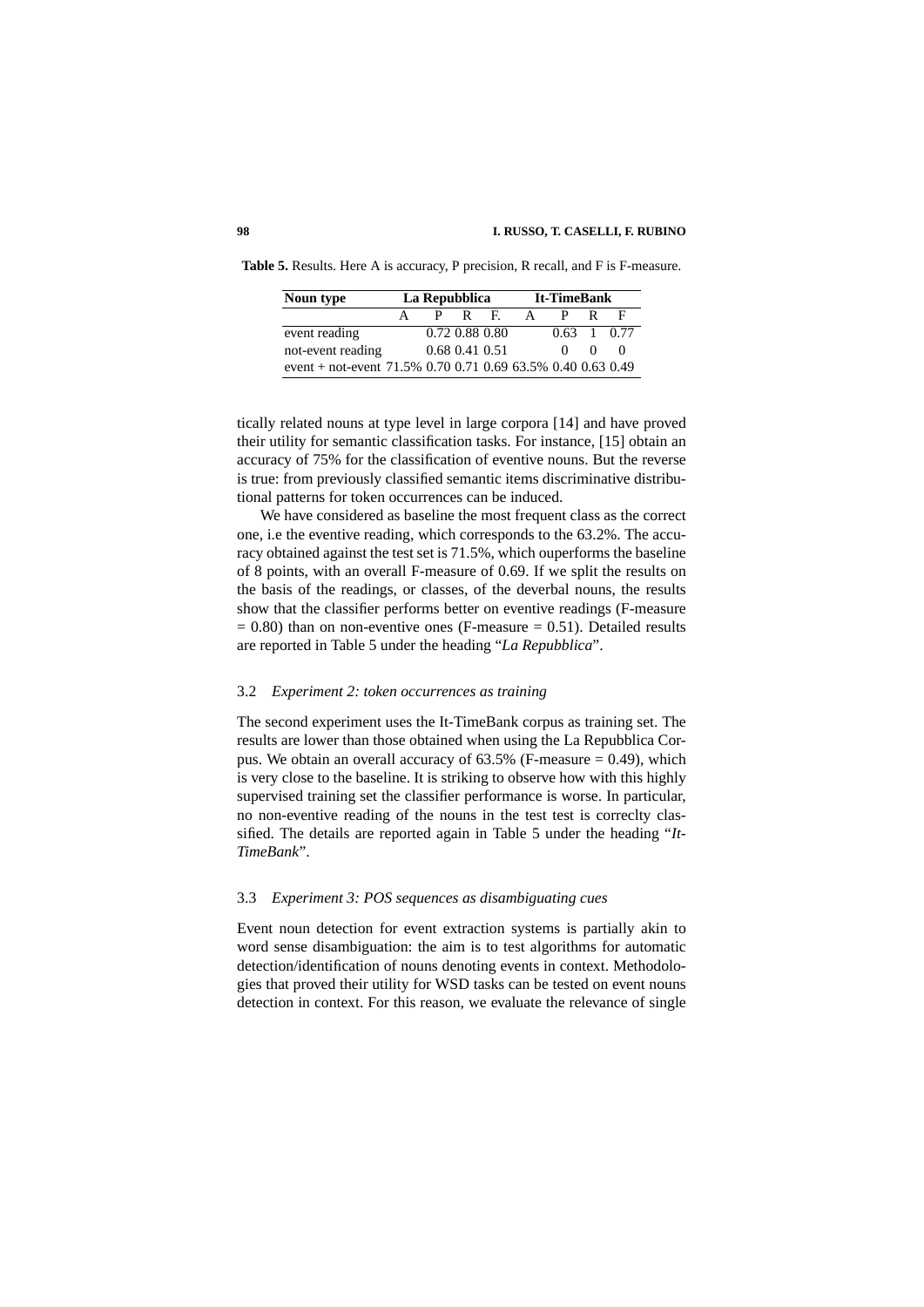POS preceding or following our key words, performing classifications even on the basis of sequences of POS, a methodology that [7] reputed partially good for WSD of nouns. More generally, our aim is to test the role of POS sequences as not theoretically predetermined features that are similar, in terms of structural information, to more specific patterns listed by linguists. The results are discouraging (see Table 6), showing that even wider POS sequences as 5-grams are not able to help in this classification task.

**Table 6.** POS *n*-grams as disambiguating cue.

| <b>POS</b> sequence         | <b>Accuracy - La Repubblica Accuracy - It-TimeBank</b> |       |
|-----------------------------|--------------------------------------------------------|-------|
| $P-1$ , $P0$ , $P+1$        | 41%                                                    | 70%   |
| $P_0$ , $P_{+1}$ , $P_{+2}$ | 63.2%                                                  | 63.2% |
| $P-2, P-1, P0$              | 63.2%                                                  | 63.2% |
| $P-2, P-1, P0, P+1, P2$     | 37.3%                                                  | 63.2% |

#### 4 RELATED WORKS

In recent years there has been an increasing interest in the NLP community for automatic event identification as the development of different systems for the identification of event nouns shows [16], [17] [18] [19] among others).

To the best of our knowledge, our methodology (and the results obtained) can be directly compared with [20], even if they did not focus specifically on deverbal nouns. They propose a weakly-supervised method for detecting nominal events mentions that classify noun phrases on the basis of a combination of word sense disambiguation and lexical acquisition techniques. Our training and test sets are smaller but we show how, with a list of linguistically informed cues, our methodology slightly outperforms their results for eventive reading of deverbal nouns (88% *vs*. 87.7%) while is lower for non-eventive ones (41% *vs*. 60%).

Finally, comparing our results with [19] is not possible because precision and recall are reported for the component of the classifier that integrates information from a lexical resource with information extracted from a corpus. Using just corpus data, as we did in our experiments, they report an accuracy of 80%, which yields an accuracy which is lower than their baseline (82.1%). In the overall, our classifier seems to be better for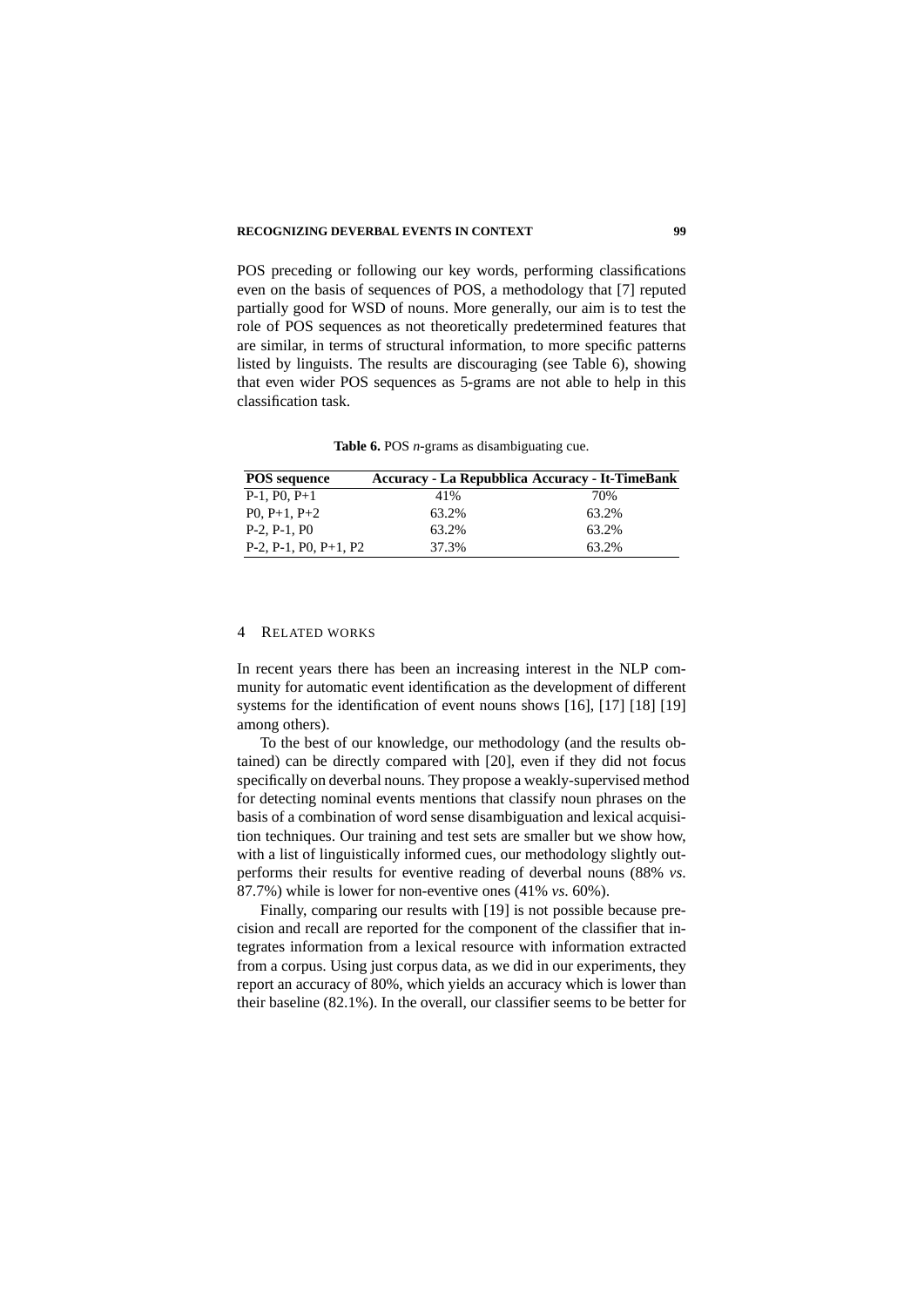the classification of eventive readings of deverbal nouns, while it seems less promising for the classification of non eventive nouns. This may be due also to the fact that the features' set we have identified is mainly focused on eventive readings.

#### 5 CONCLUSION AND FUTURE WORKS

The availability of methodologies able to identify the correct denotation of deverbal nouns is essential because it can help to build better event extraction system but it can also improve the performance of more complex NLP systems such as anaphora resolution, subcategorization frames, paraphrase detection and temporal processing. Our classifier can be integrated in a broader event extraction system for Italian but it can be used also for automatically annotate or add semantic information to large corpora reducing the manual effort and costs for their realization.

In this paper we show how to classify deverbal nouns in context as eventive or non eventive using syntagmatic and collocational information relative to past encounters of nouns tagged with the help of a lexical resource such as MultiWordNet.

We have showed that linguistically informed syntagmatic and lexical patterns perform better than POS sequences, at least for this task.

Future work will focus on automatic identification of nouns denoting events, going beyond the present case study on deverbal nouns. Of course, some integrations in the fatures' set to improve the identification of noneventive readings are necessary, together with a more detailed classification of these occurrences (e.g. result/state *vs*. concrete object). The role of manually annotated data as training set such as the It-TimeBank is not clear due to its dimension with respect to the class of deverbal nouns. With a richer training set manually annotated we will gain clearer evidence on the utility of annotated corpora.

ACKNOLEDGMENTS This work has been supported by the EU founded project PANACEA (Grant agreement no.: 7FP-ITC-248064).

## **REFERENCES**

1. Witten, I.H., Frank, E.: Data Mining: Practical Machine Learning Tools and Techniques. Morgan Kaufmann (2005)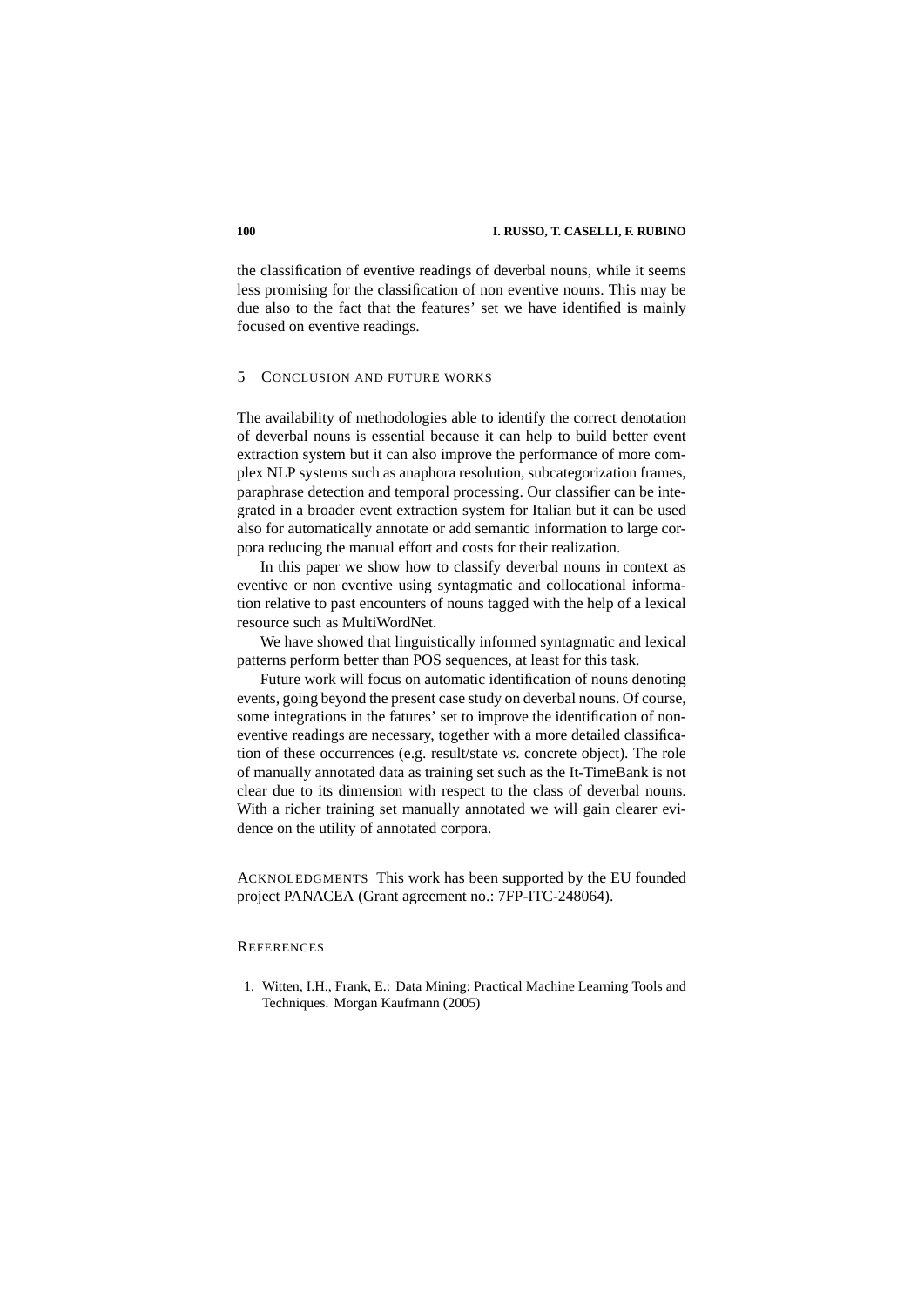- 2. Pustejovsky, J., Castao, J., Ingria, R., Saurì, R., Gaizauskas, R., Setzer, A., Katz, G.: TimeML: Robust specification of event and temporal expressions in text. In: Fifth International Workshop on Computational Semantics (IWCS-5). (2003)
- 3. Baroni, M., Bernardini, S., Comastri, F., Piccioni, L., Volpi, A., Aston, G., Mazzoleni, M.: Introducing the "la Repubblica" corpus: A large, annotated, TEI(XML)-compliant corpus of newspaper italian. In: Proceedings of the Fourth International conference on Language Resources and Evaluation (LREC-04). (2004)
- 4. Vendler, Z.: 4. In: Linguistics in Philosophy. Cornell University Press, Ithaca, NY (1967)
- 5. Grimshaw, J.: Argument Structure. MIT Press, Cambridge, Massachusetts (1990)
- 6. Alexadiou, A.: The Functional Structure in Nominals. Nominalization and Ergativity. John Benjamins, Amsterdam/Philadelphia (2001)
- 7. Mohammad, S., Pedersen, T.: Combining lexical and syntactic features for supervised word sense disambiguation. In: Proceedings of the Conference on Computational Natural Language Learning. (2004) 25–32
- 8. Gaeta, L.: Nomi d'azione. In Grossmann, M., F., R., eds.: La formazione delle parole in italiano. Niemeyer, Tubingen (2004) 314–351
- 9. Pustejovsky, J.: The Generative Lexicon. MIT Press (1995)
- 10. Peris, A., Taulé, M.: Evaluación de los criterios linguísticos para la distinción evento y resultado en los sustantivos deverbales. In: Proceedings of the 1st International Conference on Corpus Linguistics (CILC-09). (2009)
- 11. Pustejovsky, J., Verhagen, M.: SemEval-2010 task 13: Evaluating events, time expressions, and temporal relations (TempEval-2). In: Proceedings of the Workshop on Semantic Evaluations: Recent Achievements and Future Directions (SEW-2009), Boulder, Colorado, Association for Computational Linguistics (June 2009) 112–116
- 12. Pianta, E., Bentivogli, L., Girardi, C.: Multiwordnet: Developing and aligned multilingual database. In: Proceedings of the First International Conference on Global WordNet, Mysore, India (January 2002) 293–302
- 13. Attardi, G., Dell'Orletta, F.: Reverse revision and linear tree combination for dependency parsing. In: NAACL-Short '09: Proceedings of Human Language Technologies: The 2009 Annual Conference of the North American Chapter of the Association for Computational Linguistics, Companion Volume: Short Papers, Morristown, NJ, USA, Association for Computational Linguistics (2009) 261–264
- 14. Hindle, D.: Noun classification from predicate-argument structures. In: Proceedings of the 28th Annual Meeting of the Association for Computational Linguistics, Pittsburgh, Pennsylvania, USA, Association for Computational Linguistics (June 1990) 268–275
- 15. Qian, T., Durme, B.V., Schubert, L.: Building a semantic lexicon of english nouns via bootstrapping. In: Proceedings of Human Language Technologies: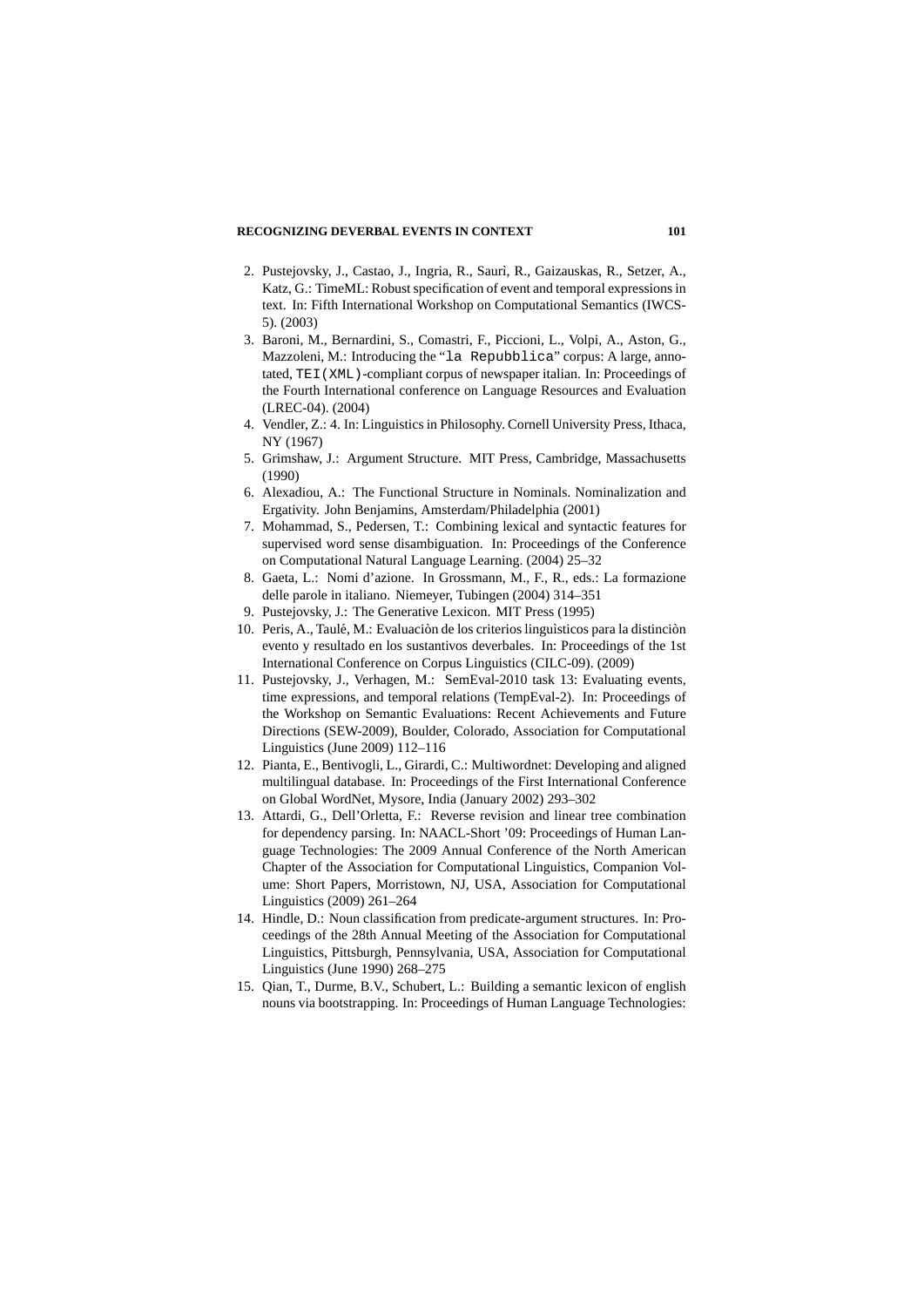The 2009 Annual Conference of the North American Chapter of the Association for Computational Linguistics, Companion Volume: Student Research Workshop and Doctoral Consortium, Boulder, Colorado, USA (june 2009)

- 16. Saurí, R., Knippen, R., Verhagen, M., Pustejovsky, J.: Evita: A robust event recognizer for QA systems. In: Proceedings of Human Language Technology Conference and Conference on Empirical Methods in Natural Language Processing (HLT/EMNLP-05). (2005) 700–707
- 17. Resnik, G., Bel, N.: Automatic detection of non-deverbal event nouns in spanish. In: Proceedings of the 5th International Conference on Generative Approaches to the Lexicon, Pisa: Istituto di Linguistica Computazionale (2009)
- 18. Eberle, K., Faass, G., Heid, U.: Corpus-based identification and disambiguation of reading indicators for german nominalizations. In: Corpus Linguistics 2009, Liverpool, UK (2009)
- 19. Peris, A., Taulé, M., Boleda, G., Rodrìguez, H.: Adn-classifier:automatically assigning denotation types to nominalizations. In Calzolari, N., Choukri, K., Maegaard, B., Mariani, J., Odijk, J., Piperidis, S., Rosner, M., Tapias, D., eds.: Proceedings of the Seventh conference on International Language Resources and Evaluation (LREC'10), Valletta, Malta, European Language Resources Association (ELRA) (May 2010)
- 20. Creswell, C., Beal, M.J., Chen, J., Cornell, T.L., Nilsson, L., Srihari, R.K.: Automatically extracting nominal mentions of events with a bootstrapped probabilistic classifier. In: COLING-ACL '06: Proceedings of the COL-ING/ACL on Main conference poster sessions, Morristown, NJ, USA, Association for Computational Linguistics (2006) 168–175

#### **IRENE RUSSO**

ISTITUTO DI LINGUISTICA COMPUTAZIONALE, CNR, ITALY E-MAIL: <IRENE.RUSSO@ILC.CNR.IT>

## **TOMMASO CASELLI**

ISTITUTO DI LINGUISTICA COMPUTAZIONALE, CNR, **ITALY** E-MAIL: <TOMMASO.CASELLI@ILC.CNR.IT>